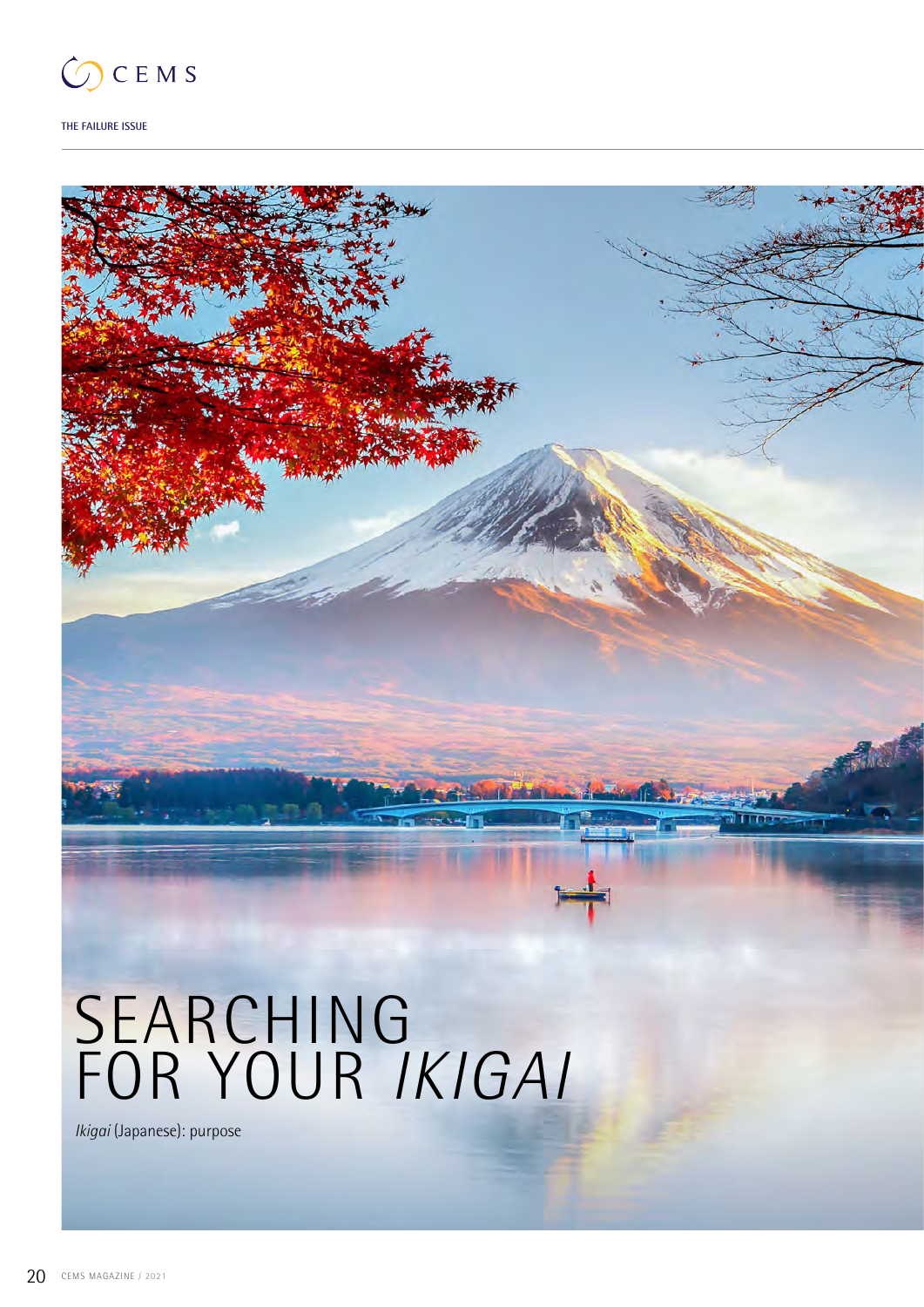

ustyna Belkevic is a User Experience (UX) designer with GlaxoSmithKline. She helps deliver<br>multi-million euro new-to-market products and projects to healthcare professionals all over<br>the world. UX brings her deep fulfilmen *ustyna Belkevic is a User Experience (UX) designer with GlaxoSmithKline. She helps deliver multi-million euro new-to-market products and projects to healthcare professionals all over the world. UX brings her deep fulfilment and joy. But it wasn't always so. She started out to success. Her failure to find happiness in her profession marked a critical juncture – and a reassessment of what it means to succeed. She found her "ikigai" after much soul-searching, facing up to a fear of change, and saying yes to every new opportunity. CEMS Magazine sat down with her to hear her story.*

# **Justyna, you started out with a certain idea of what success looked like. Could you tell us about that?**

I graduated from LSE which is a school that convenes clever, ambitious students and I think there was a common understanding among my cohort that being successful meant getting into banking or into consultancy in financial services. When you are young and you don't know what else is out there, there's a pressure to conform and follow the crowd. Then there's the response you get from other people – from friends, peers, faculty, family – to choices that might not seem to fit the trajectory. Finance was cool, statistical analysis was cool, but taking an elective in psychology might be construed as "weird." Maybe it's a perception, but I felt that if everyone else's dream of success was this one career path, then it must be my dream as well. It's tough, when you are young, to buck the trend and to choose for yourself. And it's easy to become a "follower."

# **Yet pursuing a Masters in Management and focusing on business and finance were part of the choices you proactively made for your own education? Surely it's natural to assume you would want a career that maps to these choices?**

I chose to study management because I wanted to learn how to find an outlet for my untapped creativity. Coming from a background in politics, I believed that in business, the rules are more flexible. Maybe it's also the case that you aren't encouraged to experiment enough in your education and career. A lot of people

will tell you to choose your degree very carefully because it will accelerate your career and set you up for early success in your chosen field. But I think it's a good thing experiment and to do it young, because honestly: when if not now? In my experience, as it turned out, I had to try things out to discover if they suited me, or not. There's this expression that I've heard a lot: winners don't quit. But I actually think winners do quit; I think they quit a lot and they fail a lot. I think winning is about persevering through adversity for sure, but it's also about knowing when it's time to do something different – something that truly brings them happiness and fulfilment.

# **You say winners fail a lot. How did you experience failure in your early career and what impact did it have on you?**

I had terrific experiences as an intern and getting into roles at Mastercard and Prudential. The latter was really cool, working as a financial crime investigator. I felt like a secret agent, I loved my team and my manager was amazing. But in terms of what I was doing, I was failing to feel the fulfilment I'd been promised at university. Because of this, I volunteered to do a side-project building a website for financial crime investigators and it was a Eureka moment. Everything about the work from the creativity to problem-solving, from psychology to resource management was thrilling. I didn't yet know about the field of User Experience and design, but I understood that a door had opened. It wasn't immediate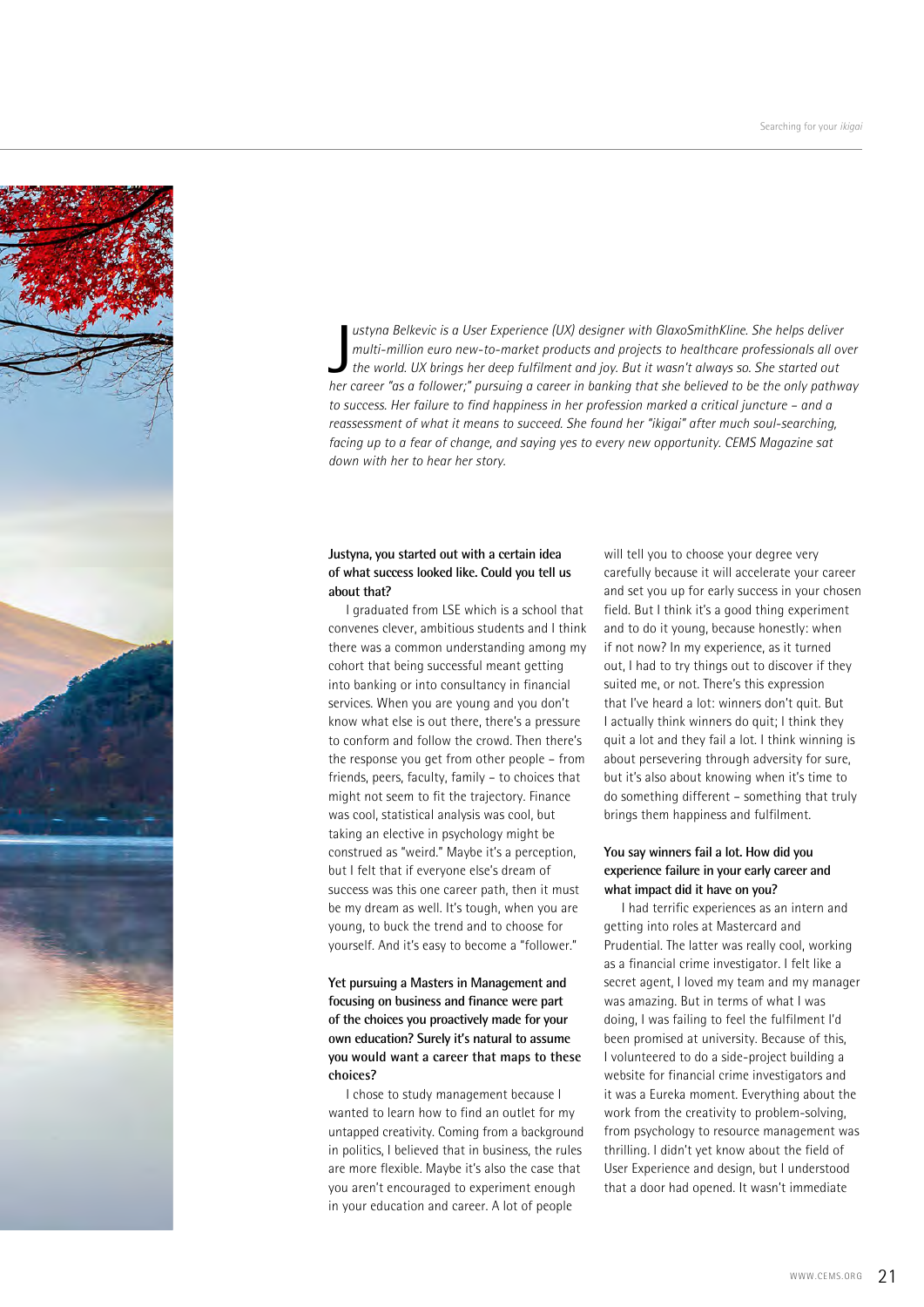



though. I took the decision to move to Salesforce, but into a pre-sales, analyst role. At the same time, I was researching everything I could to figure out what kind of profession mapped to the things I had begun to feel passionate about.

## **So you made the transition to Salesforce, but not yet into a role that really was the right fit?**

Yes, and all kudos to Salesforce because they really have a dynamic, positive culture. They look for the potential of the person and there's a huge amount of support for you from within if you need to shift or transition into a different area or role.

# **But you must have felt some trepidation, starting out in a new organisation yet still unsure of your trajectory?**

Personally, I didn't feel it was that inherently scary because nothing felt scarier than being in a career that didn't fulfil me. By the same token, as I began to discover that my true calling was in design, there was a realisation that making this kind of transition would take time.

I would be entering a space I hadn't trained for and competing for work with people who had a dedicated background in something totally new for me. No one was waiting for

me with open arms. So I got strategic about it. I spent a lot of time upskilling myself, doing courses on weekends, reading books, connecting to people and finding a mentor. It was tough for quite some time, but also so exciting to get closer to my goal.

# **And combining this with a full-time job. How did you find the stamina to keep pressing forward with all of this?**

I think there are two things. First, I t hink you need to really tap into the internal strength and passion. And I think that people who go to CEMS schools have that – that capacity to go to different universities in different countries, doing internships in international companies, use different languages, exploring different cultures. And this is a lot to ask when you are very young; it's about stepping out of your comfort zone and experiencing things that if they don't break you will make you stronger. So, I think the CEMS profile is very much a can-do, proactive, experimental profile in itself. As CEMSies, we build that inner fortitude of learning to survive and manage our lives when we are young.

And the other thing is finding the support of a mentor. In my case this was my manager at Salesforce who never saw my desire for